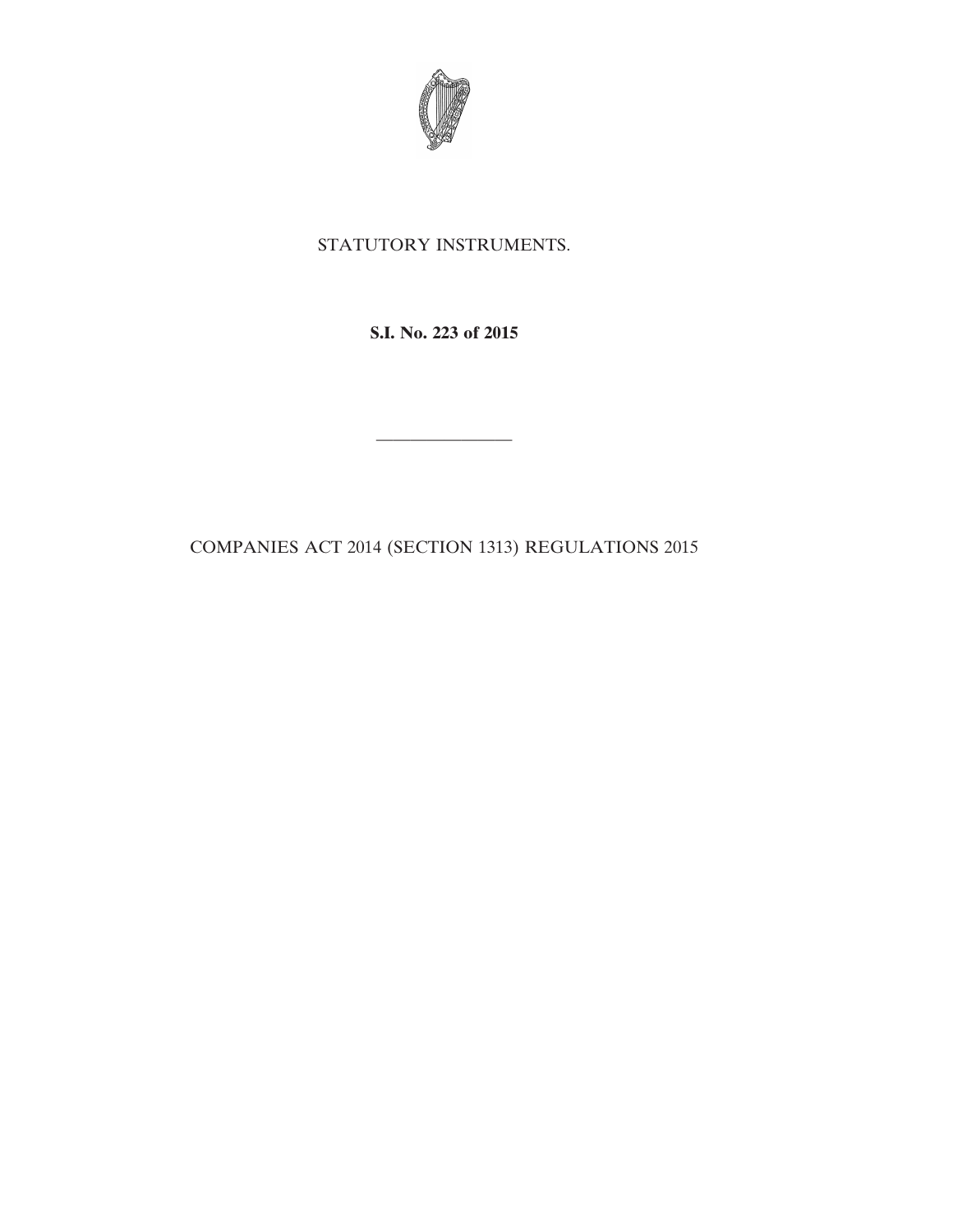## COMPANIES ACT 2014 (SECTION 1313) REGULATIONS 2015

I, RICHARD BRUTON, Minister for Jobs, Enterprise and Innovation, in exercise of the powers conferred on me by section 1313 of the Companies Act 2014 (No. 38 of 2014) and having complied with subsection (2) of that section, hereby makes the following regulations:

1. These Regulations may be cited as the Companies Act 2014 (Section 1313) Regulations 2015.

2. These Regulations shall come into operation on the 1st day of June 2015.

3. In these Regulations "Act of 2014" means the Companies Act 2014 (No. 38 of 2014).

4. The following provisions of the Act of 2014 are added, but only in respect of a body referred to in section 1312 of that Act that is a traded body within the meaning of subsections (5) and (6) of that section, to the list of the provisions specified in Schedule 14 to the Act of 2014:

(*a*) section 1114;

- (*b*) sections 1085, 1086, 1087, 1094, 1095, 1096 and 1123; and
- (*c*) Chapter 5 of Part 17.



RICHARD BRUTON, Minister for Jobs, Enterprise and Innovation.

*Notice of the making of this Statutory Instrument was published in "Iris Oifigiúil" of* 2*nd June*, 2015.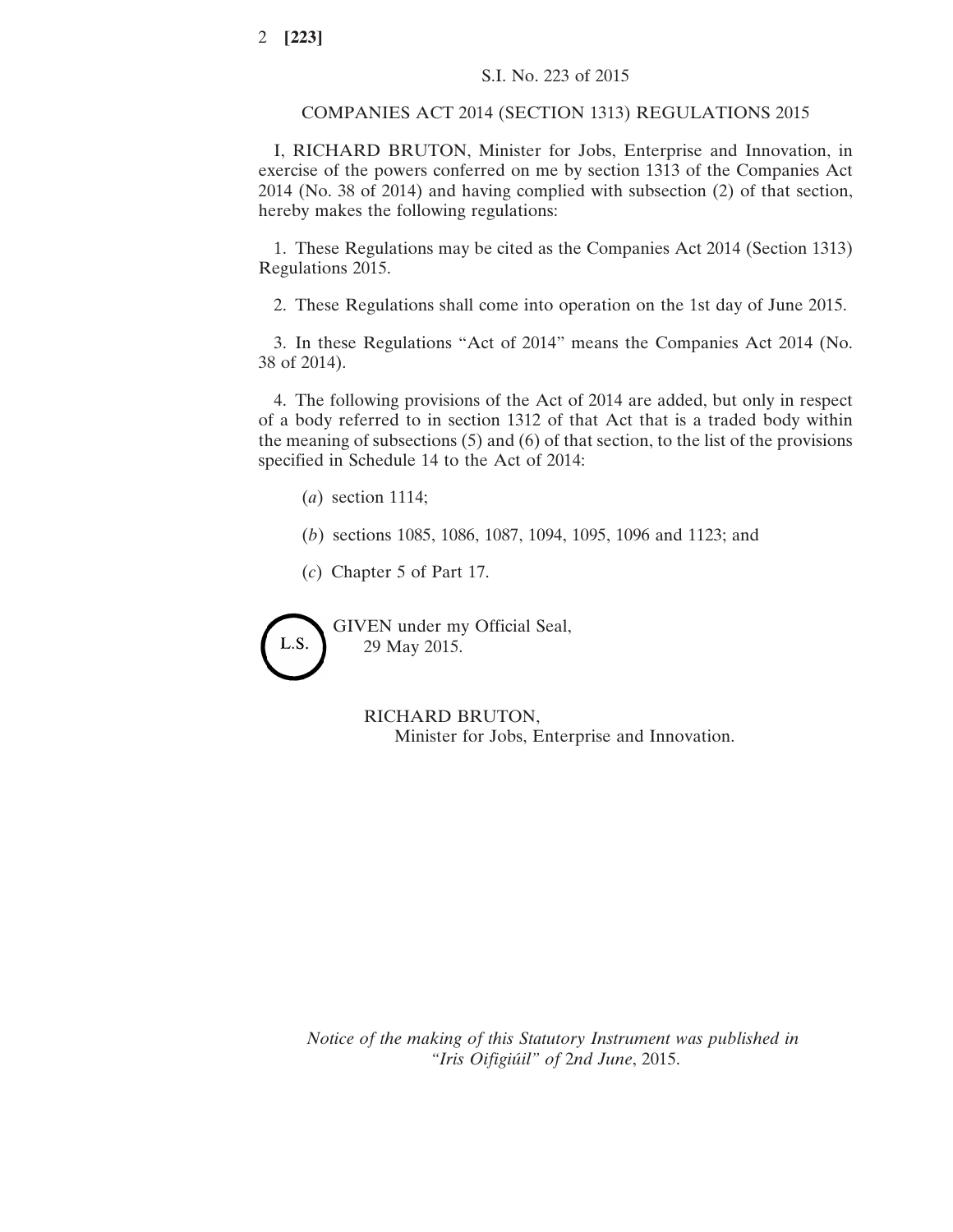**[223]** 3

## EXPLANATORY NOTE

*(This note is not part of the Instrument and does not purport to be a legal interpretation)*

These Regulations apply certain provisions of Part 17 of the Companies Act 2014 to any unregistered company that is a traded body under Part 24 of the Companies Act 2014.